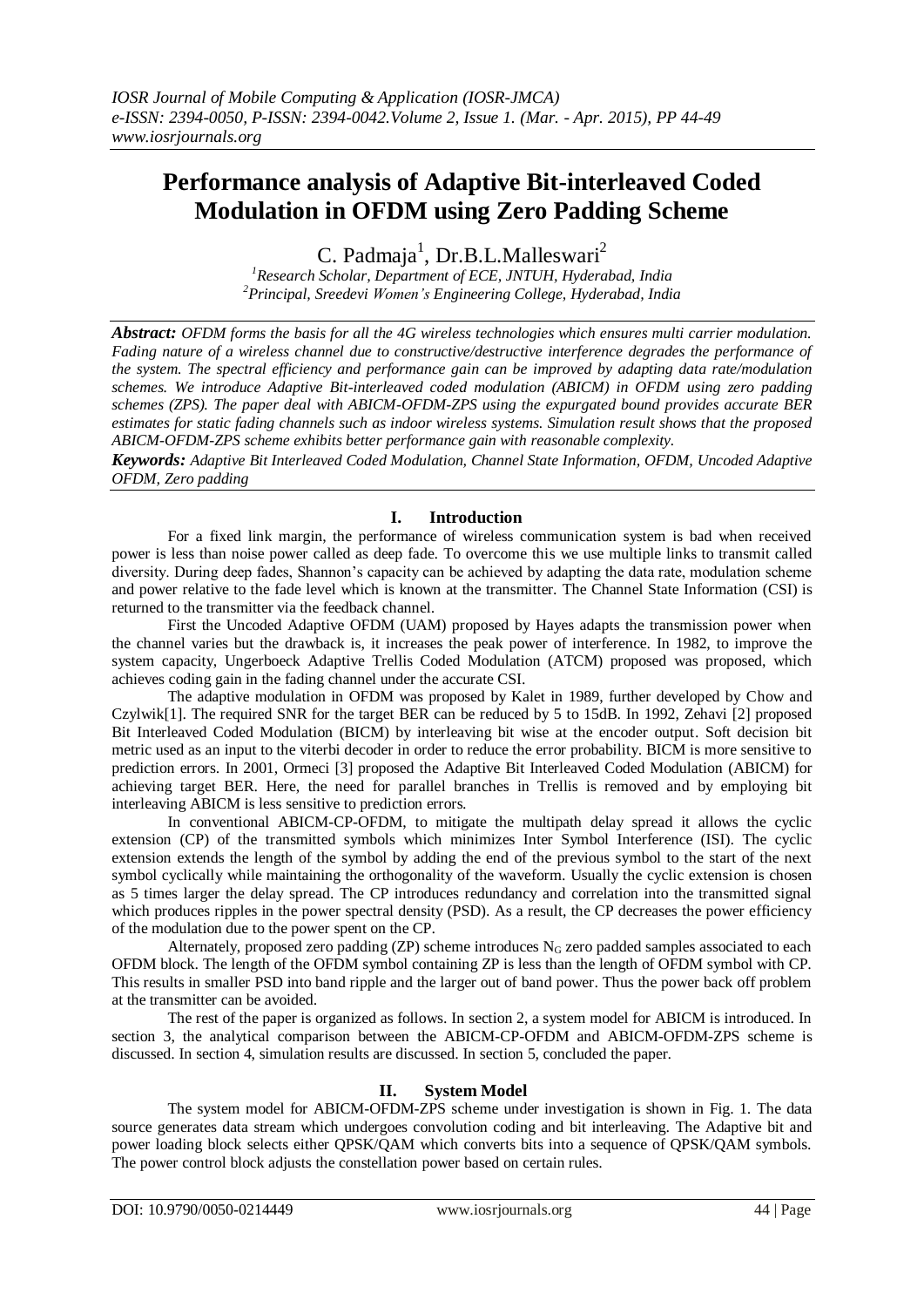The serial to parallel (S/P) block converts the modulation symbol stream into the N parallel streams. Each of N symbols from S/P is carried out by the different subcarrier. Let the symbols are denoted as  $\{X_i[K]\}_{i=1}^{N-1}$ 0  $X_{l}[K]_{0}^{N-1}$ .

Then convert the spectra to time domain by taking the Inverse Discrete Fourier Transform (IDFT) results as  $\{x_i \in \mathbb{R}\}$  from n=0 to N-1 i.e., IFFT block converts each symbol vector into N-point IFFT. To maintain the orthogonality between the transmitted signals add the guard time (zero padding) as an extension to the OFDM symbol.



**Fig. 1.** System model of ABICM with ZP-OFDM

Consider the frequency selective Rayleigh fading channel. The received signal for the 1<sup>th</sup> subcarrier of the n<sup>th</sup> OFDM symbol is

$$
Y(n,l) = H(n,l)X(n,l) + W(n,l)
$$
\n(1)

Where denotes  $H(n, l)$  channel impulse response,  $X(n, l)$  denotes the transmitted signal and  $W(n,l)$  denotes complex additive white Gaussian noise with zero mean and variance  $\sigma_n^2$ .

The only difference with CP-OFDM is that the CP is replaced by trailing zeros that are padded at each precoded block where the detailed description is given in next section.

By allowing low complexity, FFT based implementation at the receiver, where an overlap-add method is used. The proposed ABICM-OFDM-ZPS scheme presents good performances even in the deep frequency notches.

# **III. Comparison of CP-OFDM and ZP-OFDM schemes**

#### **3.1 CP-OFDM:**

The guard interval is inserted between two consecutive OFDM symbols to mitigate ISI effect. It can be inserted in two different ways. The conventional method is the cyclic extension of the OFDM symbol by copying the last samples into its front, typically 25% of the cycle taken from the end and added to the front. This allows the demodulator to capture the symbol period up to the length of a cyclic extension. The length of CP is considered longer than the delay of the multipath channel.

If the length of CP is shorter than the maximum delay, then the tail part of an OFDM symbol affects the head part of the next symbol, as a result ISI occur. If the length of CP is greater than the maximum delay, then it maintains the orthogonality among all subcarriers as follows.

$$
\frac{1}{Tsub} \int_{0}^{Tsub} e^{j2\pi f_k(t-t_0)} e^{-j2\pi f_k(t-t_0)} dt = 0, k \neq i
$$
 (2)

The linear convolution of the channel impulse response and the transmitted signal in (1) can be treated as cyclic convolution relatively to the length N. Let  $T_{CP}$  is the length of the CP and  $T_{sym}$  is the symbol duration without guard period. Then  $T_{\text{tot}}$  is the length of OFDM symbol with CP.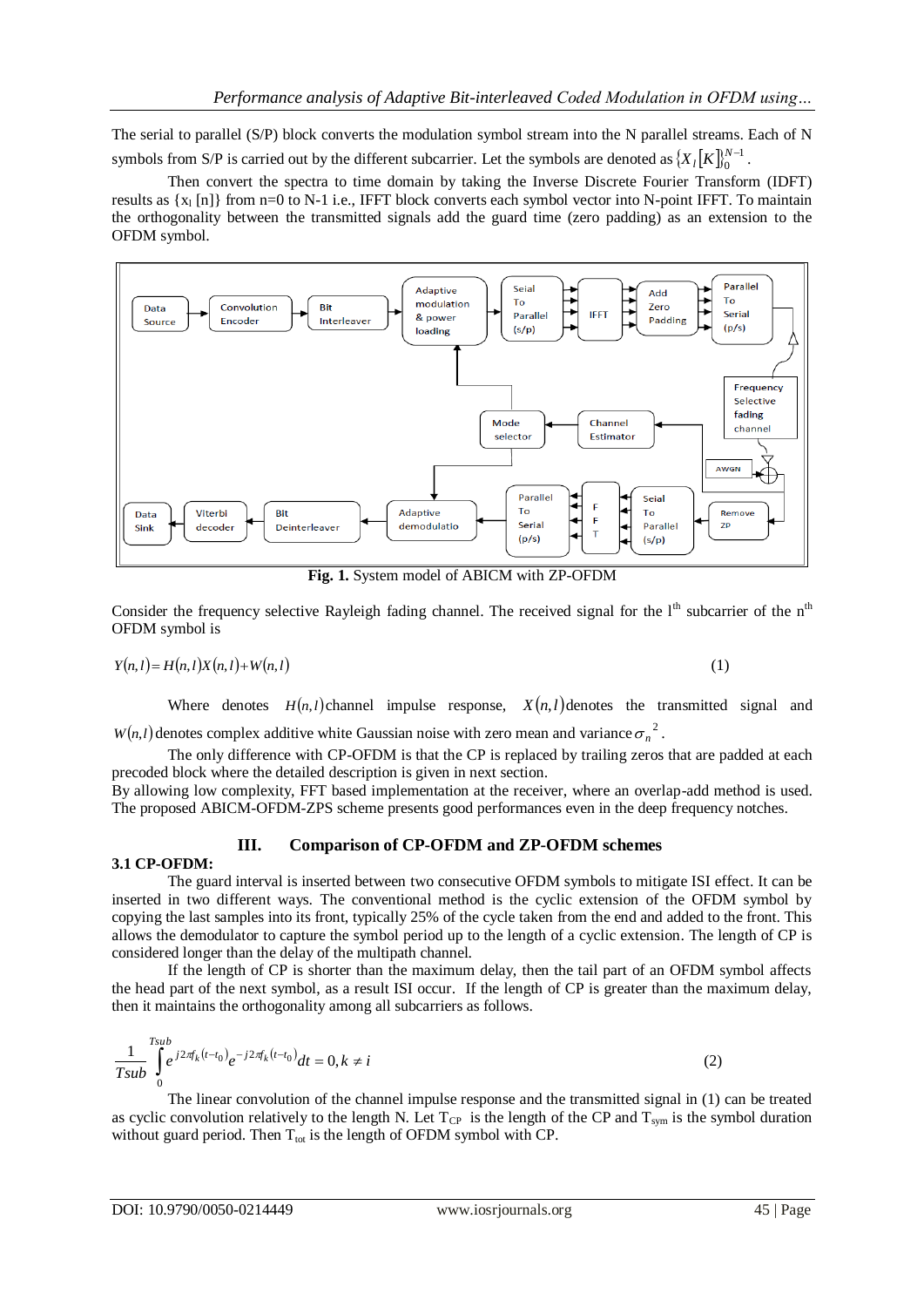

The CP is discarded at the receiver end to avoid inter block interference (IBI). Each truncated block is fast Fourier transform (FFT) processed corresponding to each subcarrier. Flat fades are removed by dividing each sub channel's output with the channel transfer function at the corresponding subcarrier.

Finally, the CP leads to a decrease of the spectral efficiency of the modulation, since that interval is not effectively used for data transmission.

## **3.2 ZP-OFDM:**

So replace the nonzero CP by zero padding (ZP) i.e., by adding zero symbols after the IFFT - precoded symbols. If the number of appended zero symbols equals the CP length, then ZP-OFDM and CP-OFDM transmissions have the same spectral efficiency. Compared to CP-OFDM, ZP-OFDM guarantees symbol recovery.



**Fig. 3.** ZP-OFDM scheme

The zero padded ZP-OFDM system internally incorporates a precoding operation which uniformly spreads the spectrum with the source symbols. ZP-OFDM scheme employs an overlap and- add method at the receiver. The BER performance of conventional CP-OFDM schemes decreases with  $\tau_{\text{max}}$  due to the increased power spent on the CP. The BER performance of conventional ZP-OFDM schemes improved with  $\tau_{\text{max}}$ .

The ZP is filled with zeros, the total length of an OFDM symbol containing ZP is shorter than that of an OFDM symbol containing CP. So, length of a rectangular window for transmission is also shorter, so that the corresponding sinc-type spectrum may be wider. This implies that CP-OFDM, allows more power to be used for transmission with the peak transmission power fixed.

# **IV. Analysis of ABICM with ZP-OFDM**

In ABICM system, the first step is to interleave and code the bits prior to the IFFT. This step serves the purpose of taking adjacent bits in the source data and spreading them across multiple subcarriers. One or more subcarriers may be lost or impaired due to a frequency null, and this loss would cause a continuous stream of bit errors. Such burst of errors would be hard to correct. The interleaving at the transmitter spreads out the contiguous bits such that the bit errors become spaced far apart in time. This spacing makes it easier for the decoder to correct the errors.

The second step in an ABICM system is to use channel information in order to determine the reliability of the received bits. If the channel fade level is known at the transmitter, then Shannon capacity is achieved by adapting the transmit power, data rate, and coding scheme relative to this fade level [4].

The performance of ABICM was evaluated using the CSI estimated at the receiver and fed back to the transmitter. Due to rapid fading variation, this CSI becomes outdated, and fading prediction is necessary to maintain reliable performance [6],[7]. By using long range fading predictor (LRP) [9] for an OFDM system, one can evaluate the CSI.

A simplified expurgated bound on pair wise error probability, which employs  $\hat{H}$  and  $\gamma$ m, is defined as  $= 4$ im

$$
\bar{f}_{ex}^{\frown}\big(d,\mu,\chi,\widehat{H}\big)=\bar{f}_{ex}^{\frown}\big(d,\mu,\chi^{i_0},\widehat{H}^{i_0}\big)\triangleq\frac{1}{2\pi j}\int\limits_{\in -j\infty}^{\longleftarrow}\big[\phi^{i_0}_{ex}(s)\big]^{d}\frac{ds}{s}
$$

 $(2)$ 

For a rate  $k_0/n_c$  convolutional encoder with the free Hamming distance  $d_{free}$ , the union bound on the BER is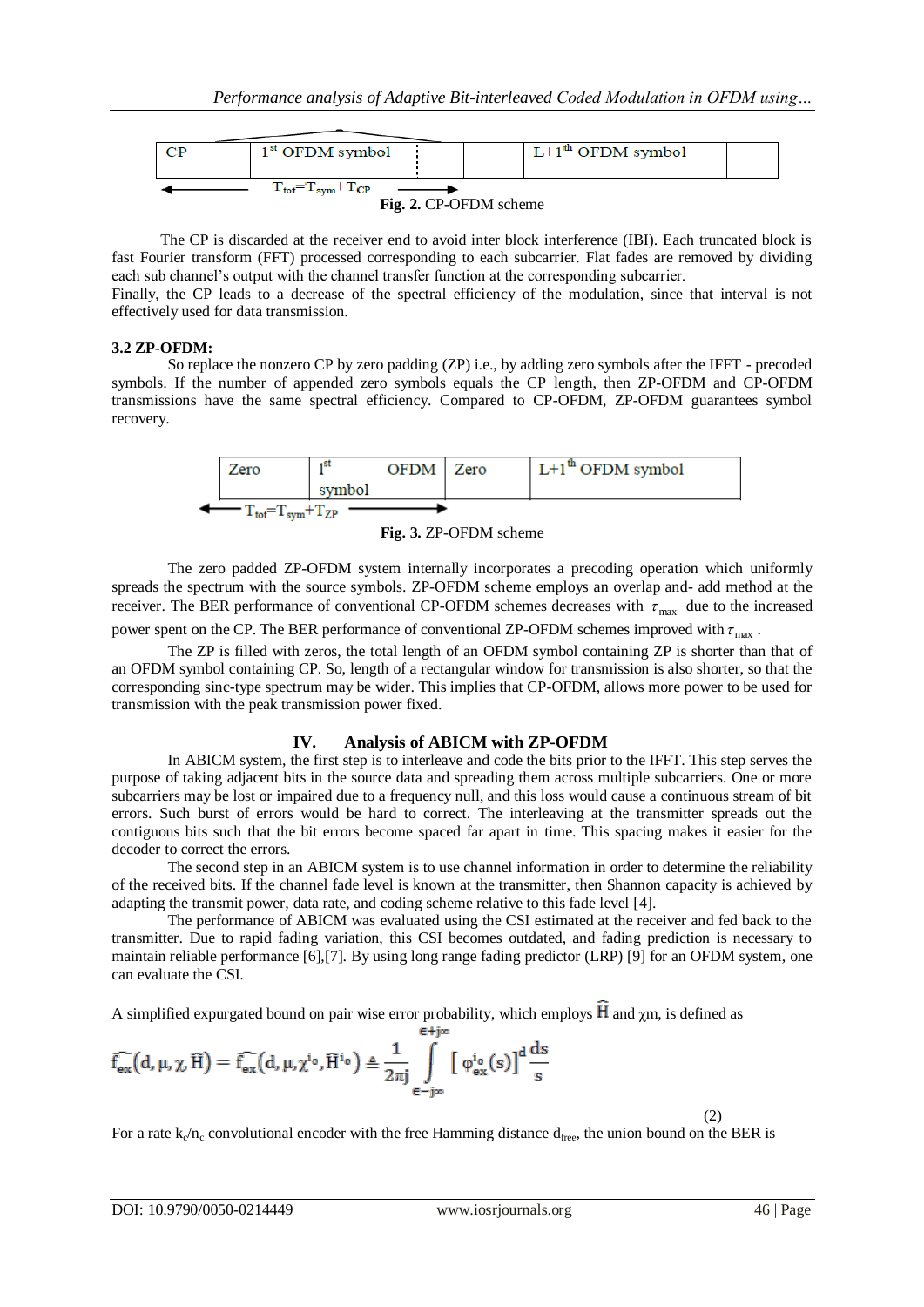$$
P_b \leq \frac{1}{k_c} \sum_{d=d_{free}}^{\infty} W_I(d) \widehat{f_{ex}}(d, \mu, \chi_m, \widehat{H})
$$

 (3) The average symbol energy that satisfies the BER constraint is

$$
E_{\widehat{H}}(m) = \arg\frac{\min}{E_m} \left\{ \frac{1}{k_c} \sum_{d=d_{\text{free}}}^{\infty} W_I(d) \widehat{f_{ex}}(d, \mu, \chi_m, \widehat{H}) \leq BER_{tg} \right\}
$$
(4)

Where BER<sub>tg</sub> is the target BER, the predicted channel coefficient *H* and  $\chi_m$  is the constellation  $\wedge$ vector. Equation (4) is used to compute the thresholds for adaptive modulation. Such that the assumption is, the bit-loading algorithm selects the symbol energy and the constellation to maintain the same performance for all symbols.

#### **V. Simulation Results**

By considering the BER<sub>t</sub> =  $10^{-5}$ , the receiver tracks continuously the post processing SNR, and the M-QAM order is computed based on the SNR thresholds. Consider the set of different constellation sizes are {0, 4, 8, 16, 64, 128}. Spectrally efficient adaptive MQAM technique, at low BER's this adaptive coded modulation exhibits a 3-dB gain using a four state code, a 3.6-dB gain using an eight-state code, and comes within 6 dB of the Shannon capacity limit of the fading channel with adaptive transmission using a 128-state code. These coding gains are obtained both in Rayleigh fading and in lognormal shadowing.

| Total bandwidth      | $1.3 \text{ MHz}$                                            |
|----------------------|--------------------------------------------------------------|
| Subcarrier spacing   | 10.94KHZ                                                     |
| Carrier frequency    | $2.5$ GHZ                                                    |
| Number of sucarriers | 120                                                          |
| <b>IFFT</b> size     | 128                                                          |
| Doppler frequency    | 200HZ w.r.t. prediction ranges $0.4\lambda$ and $0.1\lambda$ |
| Channel fading       | Rayleigh independent frequency flat and selective fading     |



**Table.1. Simulation parameters**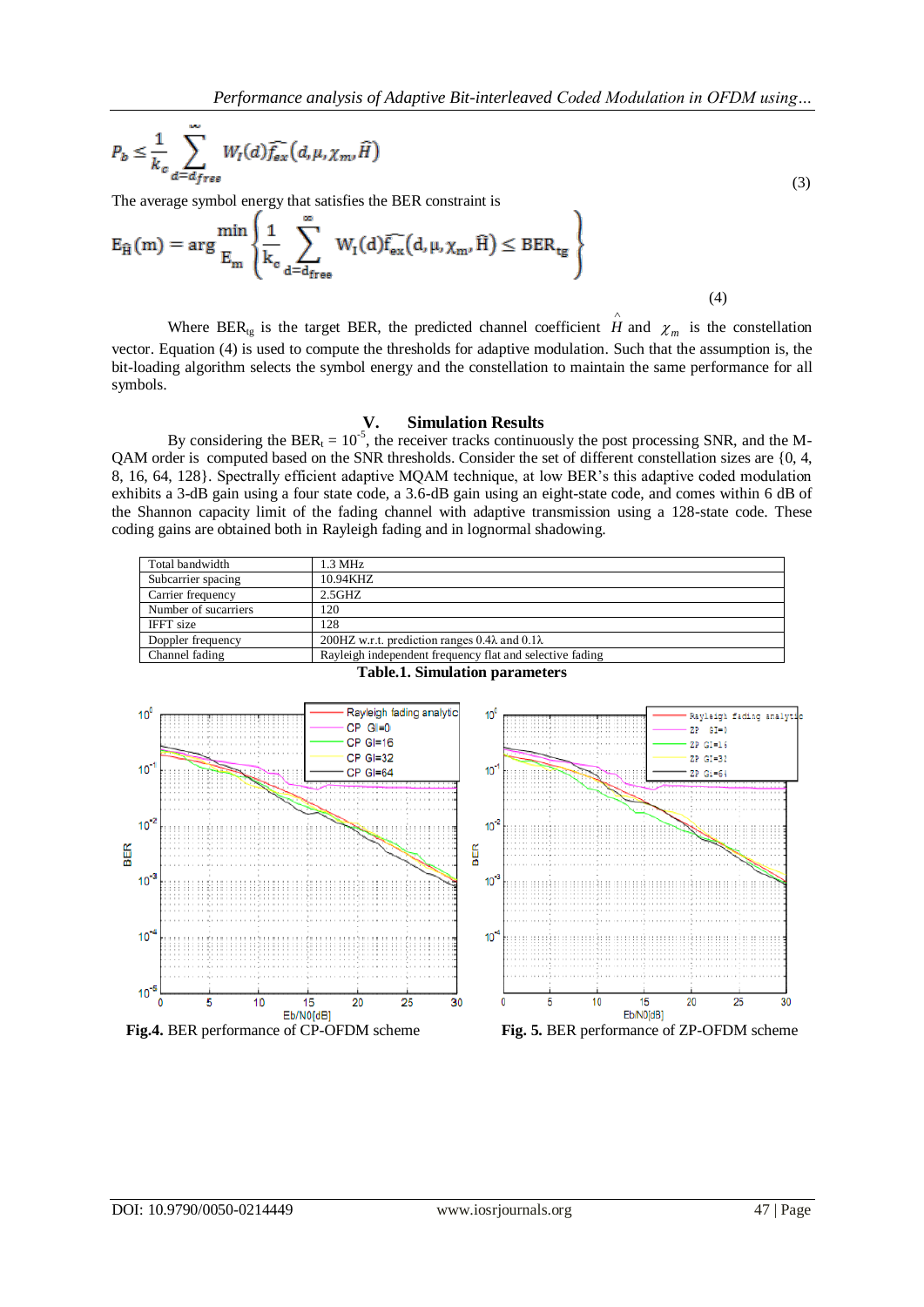

**Fig.5.** BER of ABICM with ZP-OFDM **Fig..6.** BER performance of ABICM-ZP-OFDM w.r.t.  $\tau_{\text{max}}$ 

Fig.4. & fig.5. gives difference between BER performance analysis between CP-OFDM and ZP-OFDM. Fig.6. depicts the BER performances ZP-OFDM schemes improve slightly with  $\tau_{\text{max}}$ . It shows that a larger value of  $\tau_{\text{max}}$  means a more time-dispersive channel, and, consequently, a higher diversity effect inherent to the ZP-OFDM signals. Fig.7. shows the simulated BER vs. prediction range for the ABICM scheme.

The spectral efficiency of ABICM is better by using long range prediction method. Here, the spectral efficiency of ABICM degrades slowly and saturates at 0.9 bps/Hz for long prediction ranges [15]. ABICM is less sensitive to prediction errors but, it relies on fading prediction to maintain its performance.

### **VI. Conclusion**

ABICM-ZP-OFDM provides higher coding gain, better protection against prediction errors by spreading the bits associated with the poor channel predictions. ZP-OFDM is a good alternative to conventional OFDM schemes, especially for channels with a very long impulse response.

The ZP-OFDM in ABICM (where the duration of the channel impulse response is not a small fraction of the duration of the OFDM block) approach is adopted by multiband-OFDM (MB-OFDM) in an Ultra Wideband (UWB) system or for the DSL.

#### **References**

- [1]. A.Moulisch, Wireless Communication. Wiley-IEEE Press,2005.
- [2]. P. Ormeci, X. Liu, D. L. Goeckel, and R. D. Wesel, "Adaptive bit interleaved coded modulation," IEEE Trans. Commun., vol. 49, no. 9, pp. 1572–1581, Sep. 2001.
- [3]. S. Catreux, V. Erceg, D. Gesbert, and R. W. Heath Jr, "Adaptive modulation and MIMO coding for broadband wireless data networks," IEEE Communications Magazine, vol. 40, no. 6, pp. 108–115, 2002.
- [4]. T. Jia, "Single and multicarrier adaptive transmission systems with long range prediction aided by noise reduction," Ph.D. dissertation, NC State University, Raleigh, NC, 2008.
- [5]. V. K. N. Lau, "Performance analysis of variable rate: symbol-by-symbol adaptive bit interleaved coded modulation for Rayleigh fading channels," IEEE Trans. Veh. Technol., vol. 51, no. 3, pp. 537–550, May 2002.
- [6]. K. Song, A. Ekbal, S. T. Chung, and J. M. Cioffi, "Adaptive modulation and coding (AMC) for bit-interleaved coded OFDM (BIC-OFDM)," IEEE Trans. Wireless Commun., vol. 5, pp. 1685–1694, July 2006.
- [7]. G. Caire, G. Taricco, and E. Biglieri, "Bit-interleaved coded modulation," IEEE Trans. Inf. Theory, vol. 44, no. 3, pp. 927–946, May 1998.
- [8]. A. Duel-Hallen, S. Hu, and H. Hallen, "Long-range prediction of fading signals," IEEE Signal Process. Mag., vol. 17, no. 3, pp. 62– 75, May 2000.
- [9]. A. J. Goldsmith and S.-G. Chua, "Adaptive coded modulation for fading channels," IEEE Trans. Commun., vol. 46, no. 5, pp. 595– 602, May 1998.
- [10]. S. Falahati, A. Svensson, T. Ekman, and M. Sternad, "Adaptive modulation systems for predicted wireless channels," IEEE Trans. Commun., vol. 52, pp. 307–316, Feb. 2004.
- [11]. S. Falahati, A. Svensson, M. Sternad, and H. Mei, "Adaptive trellis coded modulation over predicted flat fading channels," in Proc. 2003 IEEE VTC, vol. 3, pp. 1532–1536.
- [12]. D. L. Goeckel, "Adaptive coding for time-varying channels using outdated fading estimates," IEEE Trans. Commun., vol. 47, no. 6, pp. 844–854, July 1999.
- [13]. E. Biglieri, G. Caire, G. Taricco, and J. Ventuura, "Simple method for evaluating error probabilities," Electron. Lett., vol. 32, no. 3, pp. 191-192, Feb. 1996.